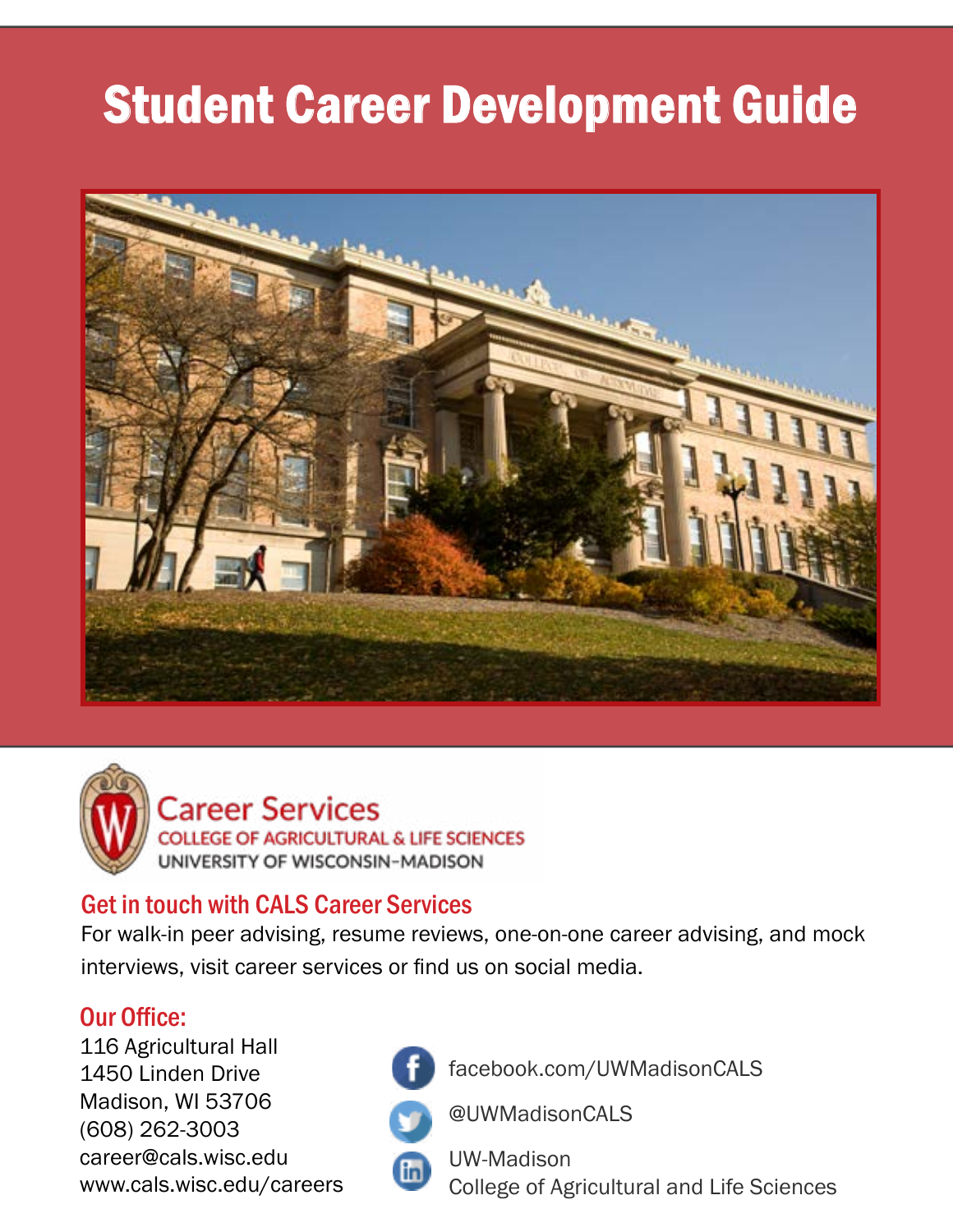# Application Materials:

A strong application uses active verbs and follows a clean and organized format. Below are active verbs to incorporate into your application materials. On the pages following, you will find and example resume and cover letter to guide you.

### Managment and Leadership Skills:

| administered                            | consolidated | established  | instituted  | planned      |  |
|-----------------------------------------|--------------|--------------|-------------|--------------|--|
| analyzed                                | contracted   | executed     | led         | produced     |  |
| appointed                               | converted    | generated    | managed     | recommended  |  |
| assigned                                | coordinated  | handled      | merged      | restored     |  |
| attained                                | decided      | headed       | motivated   | reviewed     |  |
| authorized                              | delegated    | improved     | originated  | scheduled    |  |
| chaired                                 | developed    | incorporated | overhauled  | streamlined  |  |
| considered                              | emphasized   | increased    | oversaw     | supervised   |  |
| <b>Communication and People Skills:</b> |              |              |             |              |  |
| addressed                               | conferred    | discussed    | interviewed | publicized   |  |
| authored                                | consulted    | edited       | involved    | recruited    |  |
| arbitrated                              | contacted    | elicited     | lectured    | reinforced   |  |
| articulated                             | conveyed     | expressed    | marketed    | resolved     |  |
| authored                                | convinced    | formulated   | mediated    | spoke        |  |
| collaborated                            | debated      | furnished    | negotiated  | summarized   |  |
| communicated                            | described    | influenced   | persuaded   | translated   |  |
| composed                                | directed     | interpreted  | presented   | wrote        |  |
| <b>Research and Technical Skills:</b>   |              |              |             |              |  |
| adapted                                 | critiqued    | extracted    | measured    | searched     |  |
| analyzed                                | determined   | fabricated   | maintained  | solved       |  |
| assembled                               | debugged     | formulated   | operated    | searched     |  |
| calculated                              | designed     | identified   | programmed  | standardized |  |
| collected                               | diagnosed    | inspected    | rectified   | studied      |  |
| conducted                               | engineered   | installed    | regulated   | summarized   |  |
| conserved                               | evaluated    | invented     | remodeled   | systematized |  |
| constructed                             | experimented | investigated | researched  | utilized     |  |
| <b>Organization and Detail Skills:</b>  |              |              |             |              |  |
| approved                                | completed    | inspected    | processed   | responded    |  |
| arranged                                | corresponded | logged       | provided    | reviewed     |  |
| achieved                                | distributed  | maintained   | purchased   | routed       |  |
| cataloged                               | exceeded     | monitored    | recorded    | screened     |  |
| categorized                             | executed     | ordered      | reduced     | set up       |  |
| charted                                 | filed        | organized    | registered  | submitted    |  |
| classified                              | generated    | pioneered    | reserved    | supplied     |  |
| compiled                                | implemented  | prepared     | resolved    | validated    |  |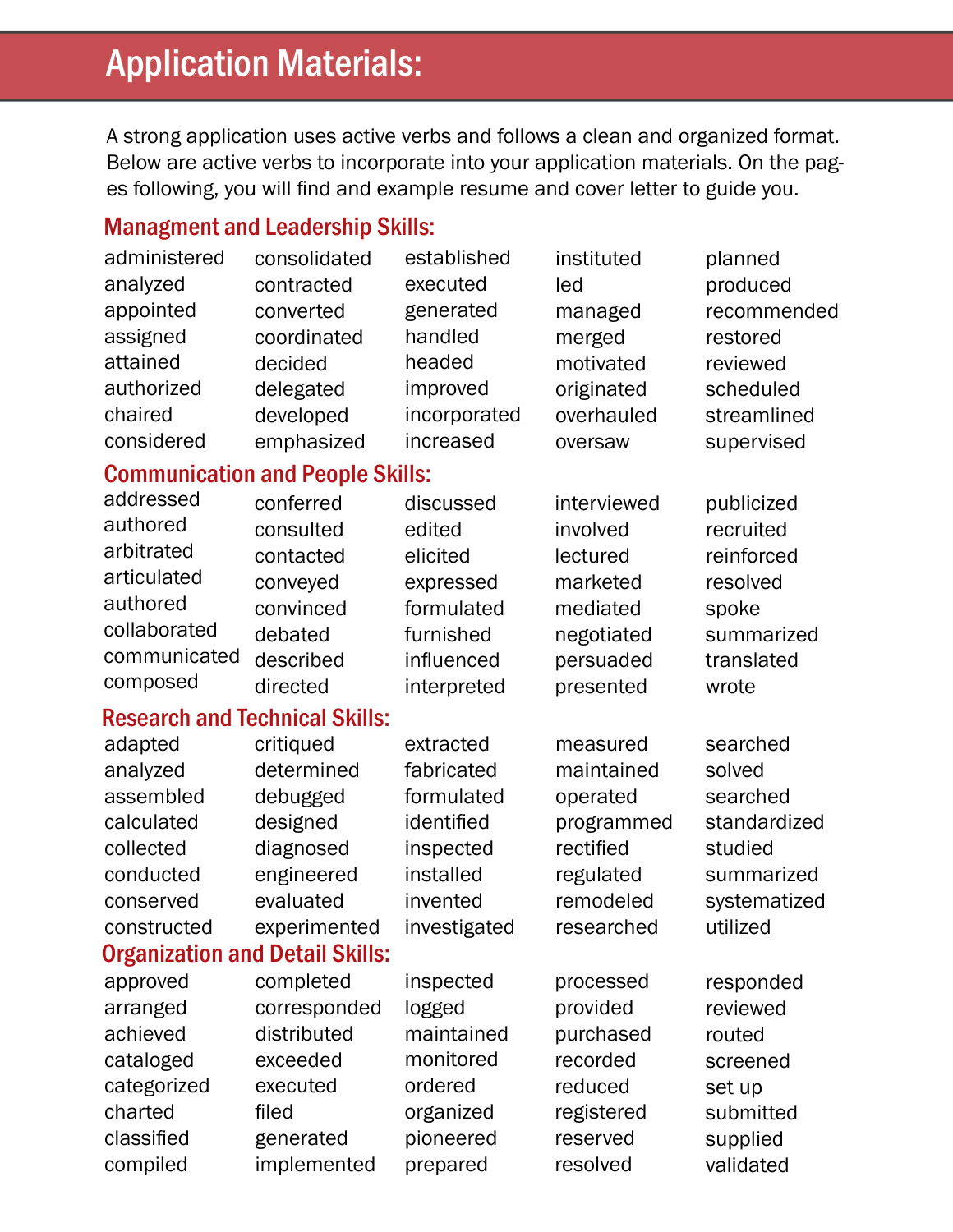# **Buckingham U. Badger** 1234 Linden Drive, Madison, WI 53715

### EDUCATION

University of Wisconsin-Madison **Expected Graduation: May 20XX** Bachelor of Science, Major in Biochemistry GPA: 3.65/4.0, Deans List: 4 Semesters

### LAB SKILLS/EQUIPMENT

Polyacrylamide Gel Electrophoresis Centrifugation Fluorescence Microscopy **Bacterial transformation** Column Chromatography **Plasmid DNA** isolation

### RESEARCH EXPERIENCE

University of Wisconsin-Food Science Department Madison, WI Undergraduate Student Worker **Verwalter Student Worker Accord Contract Contract Contract Contract Contract Contract Contract Contract Contract Contract Contract Contract Contract Contract Contract Contract Contract Contrac** 

- Designed and performed experiments to analyze associations between milk proteins
- Developed technical writing skills by writing, editing and formatting three papers

### Cameron Currie, Department of Bacteriology **Madison, WI** Anadison, WI

Laboratory Technician May 20XX-Present

- Gained teamwork abilities by collaborating with five lab mates in ecological research
- Analyzed DNA quality and quantify results for a doctoral candidate's thesis on microbial symbiosis
- Documented accurate observations of tasks for records and reference for problem-solving.

### INTERNSHIP EXPERIENCE

### The Masterson Company Incorporated Whitewater, WI

Quality Assurance Intern May 20XX-August 20XX-August 20XX-August 20XX-August 20XX-August 20XX

- Aided staff in the completion of finished product testing Brix readings, Bostwick viscosities, pH, drain weights, L.a.b. color test, acidity
- Weighed up and prepared new product formulations
- Gained ability to be detail-oriented by maintaining plot plant stock from bulk storage

### LEADERSHIP EXPERIENCE

### Association of Women in Agriculture 20XX-Present

Vice President 20XX-Present

- Breakfast on the Farm General Chair Gained event coordination skills by planning an agricultural education event for the community that served over 1,000 people Communication Coordinator 20XX-20XX
- Developed social media skills through the creation of an electronic newsletter to enhance communication between active and alumni members

### College of Agricultural and Life Sciences Ambassador 20XX-Present

- Enhanced public speaking skills in discussion panels for prospective students
- Motivated potential students to attend the University of Wisconsin-Madison through campus tours

badger@wisc.edu, 608-555-1212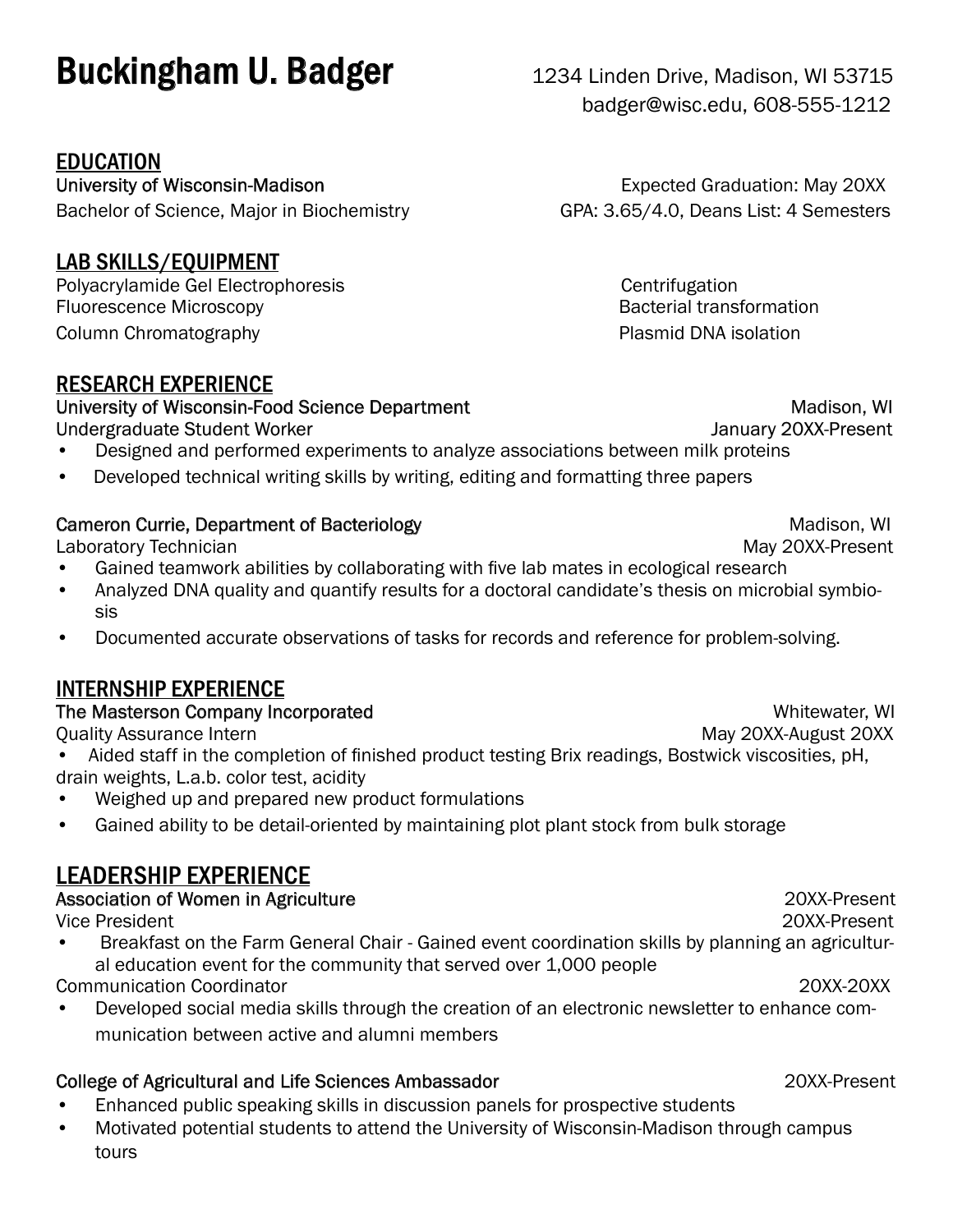# Buckingham U. Badger

1234 Linden Drive, Madison, WI 53715 badger@wisc.edu, 608-555-1212

April 23, 20XX

Ms. Sarah Sullivan Human Resources Manager 533 New York Avenue Madison, WI 53718

Dear Ms. Sullivan,

I am writing to apply for the Research Assitant Position at University Re- search Park. I recently saw the opening posted on the Research Park Job Board and Handshake. I would like to take this opportunity to show my background in writing and research, as well as my extensive laboratory ex-<br>perience, which make me highly qualified for the position.

I was impressed to see the amount of high quality, innovative research that is conducted at University Research Park. The allowance of both depth and breadth in the type of research conducted as well as the collaborative envi- ronment that the University promotes, lead me to apply.

Through various internships, laboratory experience, and study abroad ex- perience; I have have been able to develop superior laboratory skills that reach beyond technqiues and data entry. I have aided in product testing, preparation of new product formulations, as well as the marketing and implementation. Through these experiences, I gained the ability to work both independently and as part of a team. I keep detailed lab notes, have an ability to prioritize tasks, and am very comfortable learning new computer software systems. My technical abilities coupled with my interpersonal skills make me an exceptional candidate for the Research Assistant Posi- tion and able to contribute to the team from the beginning.

Thank you for your time and consideration of my application and attached my resume. I look forward to discussing my unique qualifications in an in-<br>terview. I can be reached at 608-555-1212 and via e-mail at badger@wisc. edu. Please feel free to contact me with any further questions.

Sincerely,

Buckingham B. Badger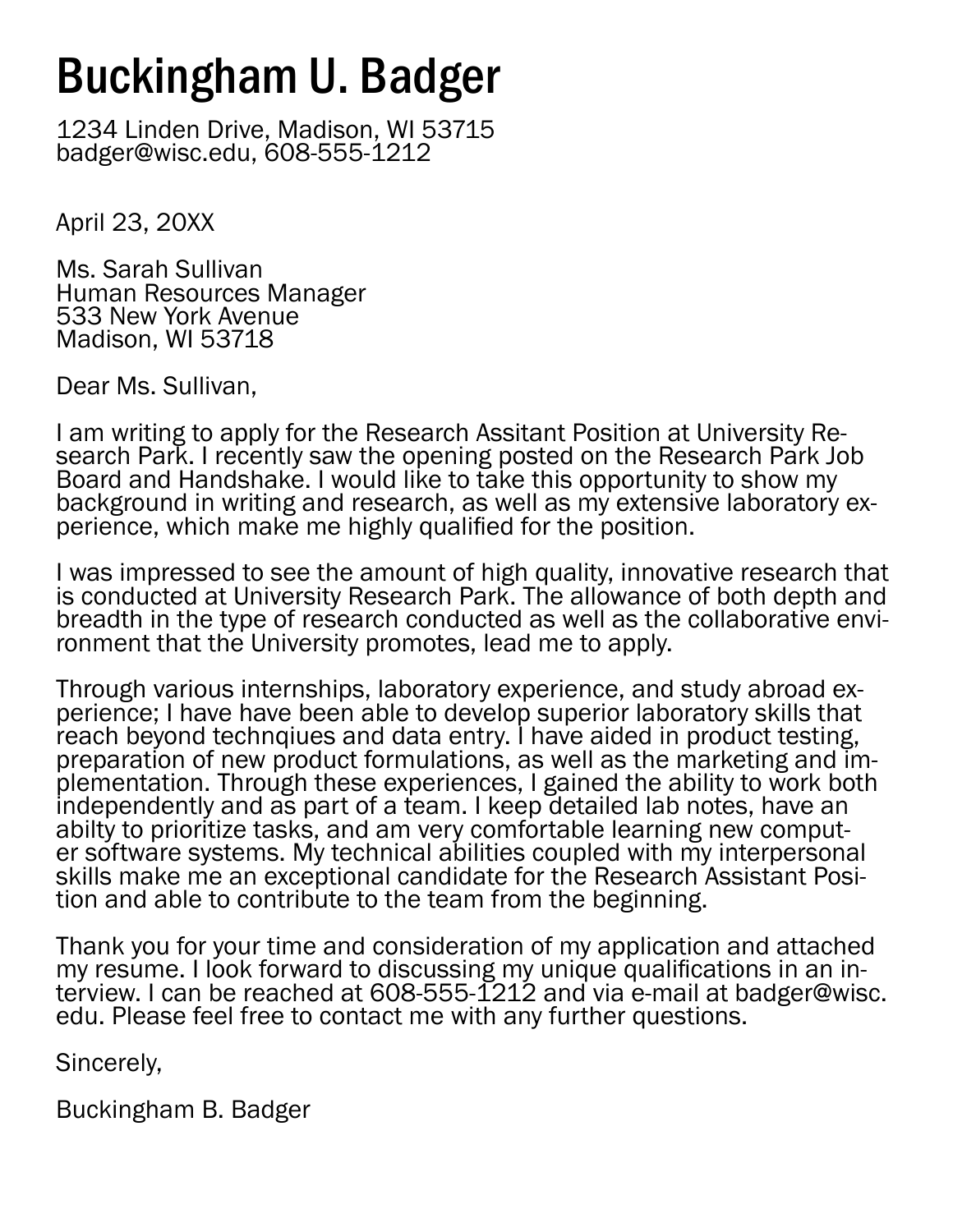## Interviewing:

### Interview tips:

The most common type of interview is the behavioral interview. This interview will include you telling stories about yourself to exemplify skills that you have. A common question is "tell me about a time when you had conflict in a team project and how you overcame it?"

When answering behavioral questions, you can use the STAR method to ace the interview: **S**ituation: Give an example of a situation in which you had a positive outcome. Task: Describe the tasks involved in the situation.

Action: Talk about the actions you took and the obstacles you had to overcome.

Results: Highlight the outcome, goals you achieved, and lessons you learned.

### Questions to Ask the Interviewer:

- What attracted you to this organization?
- What are the most critical factors for success at your organization?
- What is a typical career path for someone like me entering your organization?
- Can you describe a typical workday in the department?
- What is the next course of action? When should I expect to hear from you? What are the next steps in the process?

# Graduate School:

A graduate education is an important stepping stone in many careers in agricultural and life sciences. Graduate school is a great choice for students who are intellectually curious, eager to explore, and know how an advanced degree fits into their career path.

If you are considering graduate school, be sure to make connections with professors for letters of recommendation and keep your grades high throughout your college career. Some programs may require you to take a standardized exam, you will find this information on each program's website.

### Graduate School Timeline:

- Summer Before Senior Year
	- » Identify schools and programs of interest--write down all deadlines.
	- » Organize your application materials.
- Fall Semester Senior Year
- » Investigate how you will pay for school; many schools offer graduate assistantships and teaching assistantships that reduce the cost of attendance.
- Fall Semester Senior Year
	- » Submit applications.
	- » Prepare for admissions interview--schedule an appointment for a mock interview with CALS Career Services.